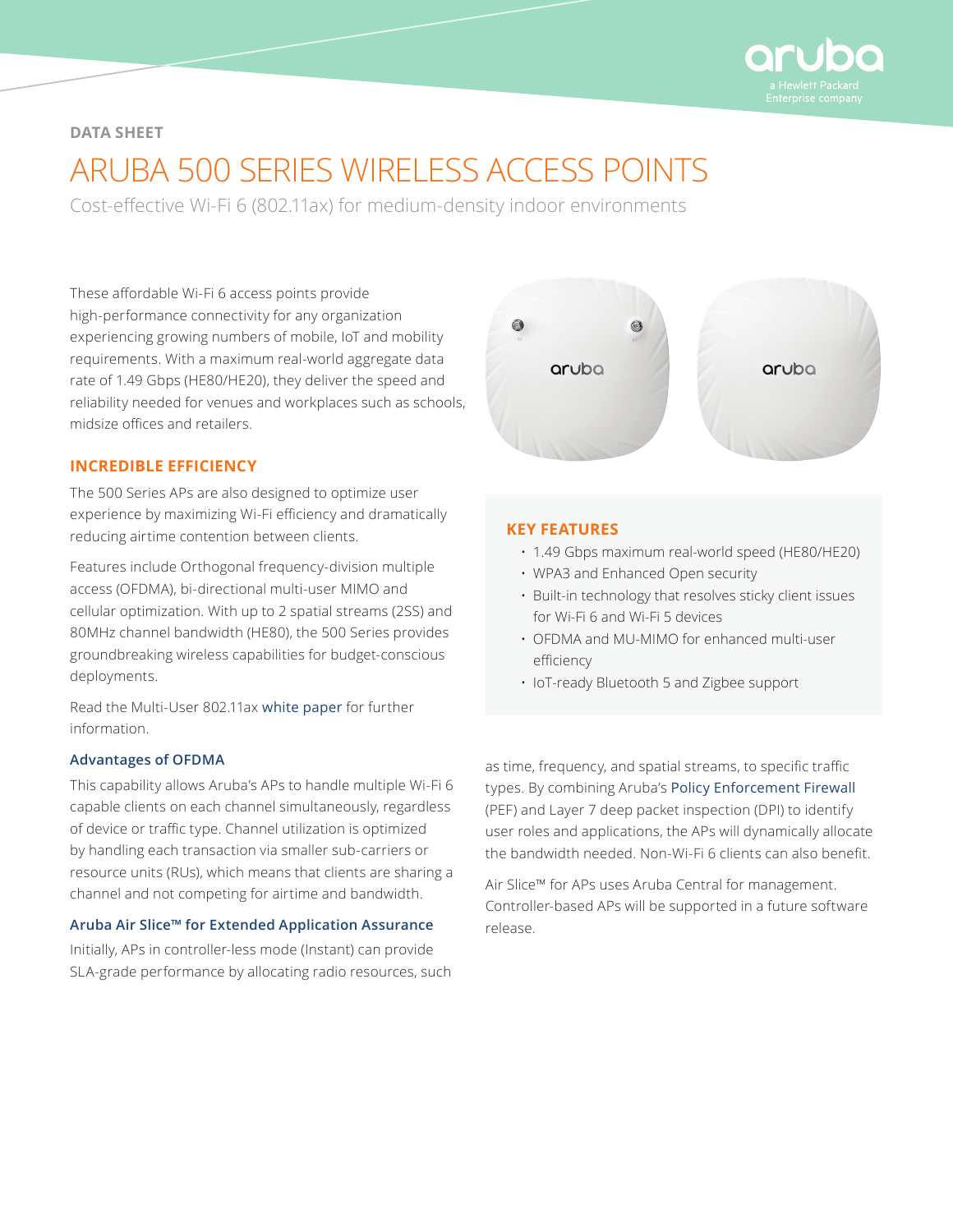#### **Multi-user MIMO (MU-MIMO)**

The 500 Series AP supports downlink MU-MIMO just like Wi-Fi 5 (802.11ac Wave 2) APs. The added benefit is the ability to multiply the number of clients that can now send traffic, thus optimizing client-to-AP spatial stream diversity.

#### **Wi-Fi 6 and MU-MIMO aware client optimization**

Aruba's patented AI-powered ClientMatch technology eliminates sticky client issues by placing Wi-Fi 6 capable devices on the best available AP. Session metrics are used to steer mobile devices to the best AP based on available bandwidth, types of applications being used and traffic type – even as users roam.

# **Aruba Advanced Cellular Coexistence (ACC)**

This feature uses built-in filtering to automatically minimize the impact of interference from cellular networks, distributed antenna systems (DAS), and commercial small cell or femtocell equipment.

# **Intelligent Power Monitoring (IPM)**

Aruba APs continuously monitor and report hardware energy consumption. They can also be configured to enable or disable capabilities based on available PoE power – ideal when wired switches have exhausted their power budget.

#### **Green AP energy efficiency**

Aruba Wi-Fi 6 APs utilize analytics from NetInsight to automatically transition in and out of a sleep mode based on client density. Learn more in the [Green AP At-A-Glance](https://www.arubanetworks.com/assets/eo/AAG_Green-AP.pdf).

# **IOT PLATFORM CAPABILITIES**

Like all Aruba Wi-Fi 6 APs, the 500 Series includes an integrated Bluetooth 5 and 802.15.4 radio (for Zigbee support) to simplify deploying and managing IoT-based location services, asset tracking services, security solutions and IoT sensors. This allows organizations to leverage the 500 Series as an IoT platform, which eliminates the need for an overlay infrastructure and additional IT resources.

#### **Target Wake Time (TWT)**

Ideal for IoTs that communicate infrequently, TWT establishes a schedule for when clients need to communicate with an AP. This helps improve client power savings and reduces airtime contention with other clients.

# **ARUBA SECURE INFRASTRUCTURE**

The Aruba 500 Series includes components of Aruba's 360 Secure Fabric to help protect user authentication and wireless traffic. Select capabilities include:

# **WPA3 and Enhanced Open**

Support for stronger encryption and authentication is provided via the latest version of WPA for enterprise protected networks.

Enhanced Open offers seamless new protection for users connecting to open networks where each session is automatically encrypted to protect user passwords and data on guest networks.

#### **WPA2-MPSK**

MPSK enables simpler passkey management for WPA2 devices – should the Wi-Fi password on one device or device type change, no additional changes are needed for other devices. Requires ClearPass Policy Manager.

# **VPN Tunnels**

In Remote AP (RAP) and IAP-VPN deployments, the Aruba 500 Series can be used to establish a secure SSL/IPSec VPN tunnel to a Mobility Controller that is acting as a VPN concentrator.

#### **Trusted Platform Module (TPM)**

For enhanced device assurance, all Aruba APs have an installed TPM for secure storage of credentials and keys, and boot code.

# **SIMPLE AND SECURE ACCESS**

To simplify policy enforcement, the Aruba 500 Series uses Aruba's policy enforcement firewall (PEF) feature to encapsulate all traffic from the AP to the Mobility Controller (or Gateway) for end-to-end encryption and inspection. Policies are applied based on user role, device type, applications, and location. This reduces the manual configuration of SSIDs, VLANs and ACLs. PEF also serves as the underlying technology for Aruba [Dynamic Segmentation](https://www.arubanetworks.com/solutions/dynamic-segmentation/).

# **HIGH-DENSITY CONNECTIVITY**

Each 500 Series AP provides connectivity for a maximum of 256 associated clients per radio (512 in total). In real-world scenarios, the maximum recommended client density is dependent on environmental conditions.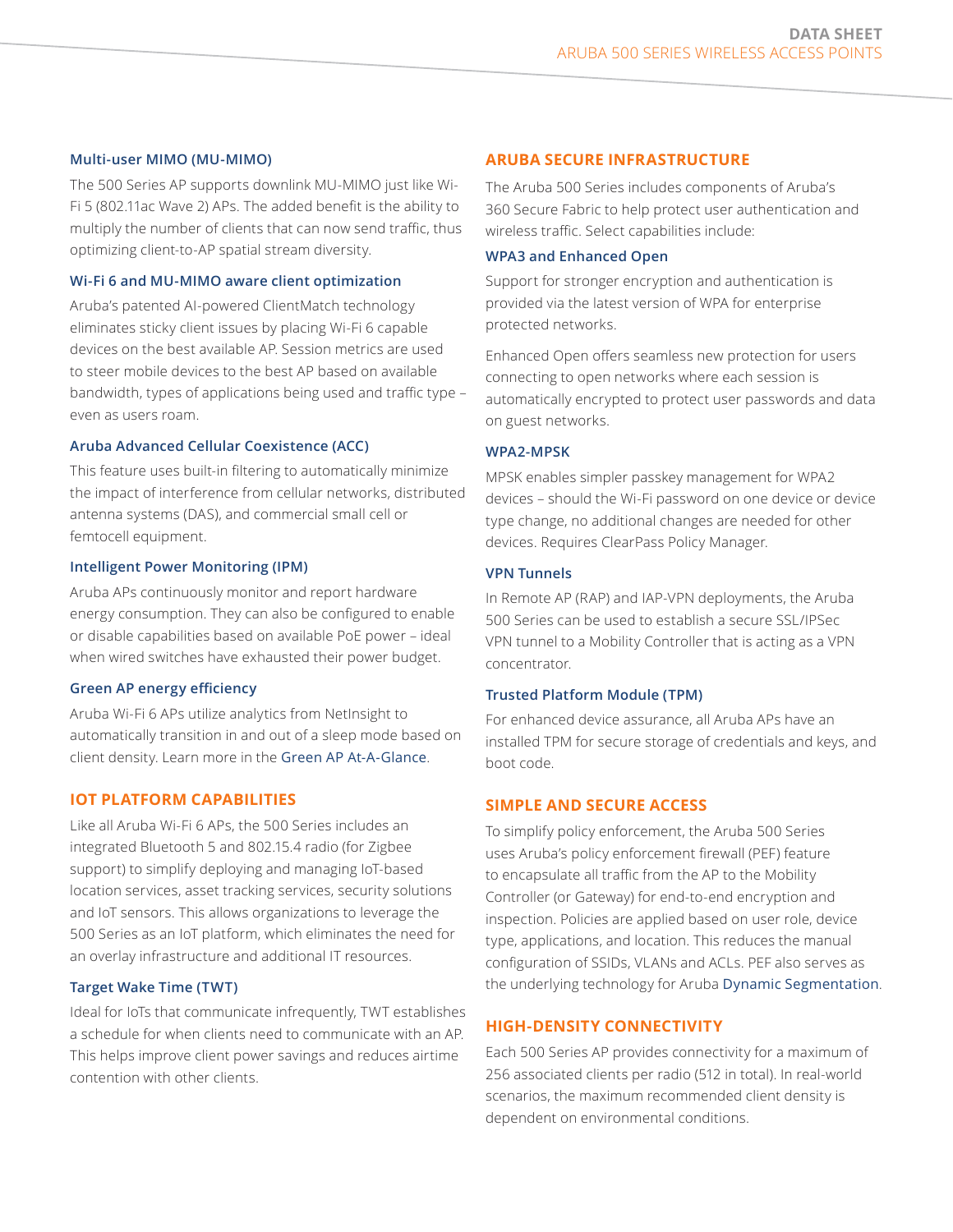# **FLEXIBLE OPERATION AND MANAGEMENT**

A unique feature of Aruba APs is the ability to operate in either controllerless (Instant) or controller-based mode.

#### **Controller-less (Instant) mode**

In controllerless mode, one AP serves as a virtual controller for the entire network. Learn more about Instant mode in [this technology brief](https://www.arubanetworks.com/assets/tg/TB_Instant-Wi-Fi.pdf).

### **Mobility Controller mode**

For optimized network performance, roaming and security, APs tunnel all traffic to a mobility controller for centrally managed traffic forwarding and segmentation, data encryption, and policy enforcement. Learn more in the [ArubaOS datasheet](https://www.arubanetworks.com/assets/ds/DS_ArubaOS.pdf).

# **Management options**

Available management solutions include Aruba Central (cloud-managed) or Aruba AirWave – a multi-vendor on‑premises management solution.

For large installations across multiple sites, APs can be factory-shipped and can be activated with Zero Touch Provisioning through Aruba Central or AirWave. This reduces deployment time, centralizes configuration, and helps manage inventory.

# **ADDITIONAL WI-FI FEATURES**

Each AP also includes the following standards-based technologies:

| Transmit beamforming (TxBF)             | Increased signal reliability and<br>range |
|-----------------------------------------|-------------------------------------------|
| Passpoint Wi-Fi (Release 2)             | Seamless cellular-to-Wi-Fi                |
| (Hotspot 2.0)                           | carryover for guests                      |
| <b>Dynamic Frequency Selection</b>      | Optimized use of available RF             |
| (DFS)                                   | spectrum                                  |
| <b>Maximum Ratio Combining</b><br>(MRC) | Improved receiver performance             |
| <b>Cyclic Delay/Shift Diversity</b>     | Greater downlink RF                       |
| (CDD/CSD)                               | performance                               |
| Space-Time Block Coding                 | Increased range and improved<br>reception |
| <b>Low-Density Parity Check</b>         | High-efficiency error correction          |
| (LDPC)                                  | for increased throughput                  |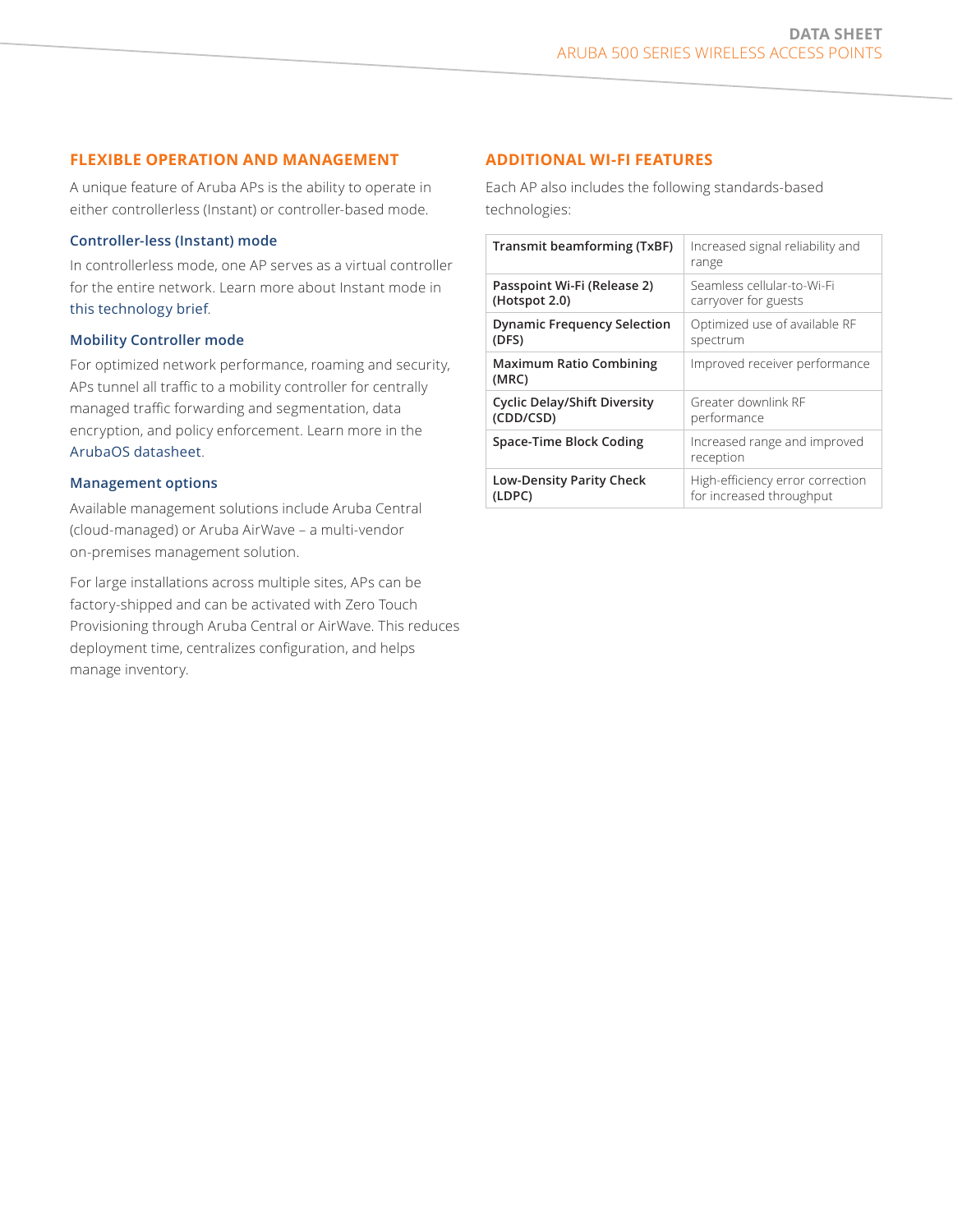| <b>TECHNICAL SPECIFICATIONS</b>                                                                       |                                                                                                                                                                                                                                                                                                                                                                                                                      |        |
|-------------------------------------------------------------------------------------------------------|----------------------------------------------------------------------------------------------------------------------------------------------------------------------------------------------------------------------------------------------------------------------------------------------------------------------------------------------------------------------------------------------------------------------|--------|
| Model                                                                                                 | AP-504                                                                                                                                                                                                                                                                                                                                                                                                               | AP-505 |
| AP type                                                                                               | Indoor, dual radio, 5GHz and 2.4GHz 802.11ax 2x2 MIMO                                                                                                                                                                                                                                                                                                                                                                |        |
| 5GHz radio                                                                                            | Two spatial stream Single User (SU) MIMO for up to 1.2Gbps wireless data rate with individual 2SS<br>HE80 802.11ax client devices, or with two 1SS HE80 802.11ax MU-MIMO capable client devices<br>simultaneously                                                                                                                                                                                                    |        |
| 2.4GHz radio                                                                                          | Two spatial stream Single User (SU) MIMO for up to 574Mbps (287 Mbps) wireless data rate with<br>individual 2SS HE40 (HE20) 802.11ax client devices or with two 1SS HE40 (HE20) 802.11ax MU-MIMO<br>capable client devices simultaneously                                                                                                                                                                            |        |
| Maximum number of associated<br>client devices                                                        | Up to 256 associated client devices per radio                                                                                                                                                                                                                                                                                                                                                                        |        |
| Maximum number of BSSIDs                                                                              | 16 BSSIDs per radio                                                                                                                                                                                                                                                                                                                                                                                                  |        |
| Supported frequency bands<br>(country-specific restrictions apply)                                    | $\cdot$ 2.400 to 2.4835GHz<br>• 5.150 to 5.250GHz<br>• 5.250 to 5.350GHz<br>• 5.470 to 5.725GHz<br>• 5.725 to 5.850GHz                                                                                                                                                                                                                                                                                               |        |
| Available channels                                                                                    | Dependent on configured regulatory domain                                                                                                                                                                                                                                                                                                                                                                            |        |
| Supported radio technologies                                                                          | · 802.11b: Direct-sequence spread-spectrum (DSSS)<br>· 802.11a/g/n/ac: Orthogonal frequency-division multiplexing (OFDM)<br>· 802.11ax: Orthogonal frequency-division multiple access (OFDMA) with up to 8 resource units                                                                                                                                                                                            |        |
| Supported modulation types:                                                                           | • 802.11b: BPSK, QPSK, CCK<br>· 802.11a/g/n: BPSK, QPSK, 16-QAM, 64-QAM, 256-QAM (proprietary extension)<br>· 802.11ac: BPSK, QPSK, 16-QAM, 64-QAM, 256-QAM, 1024-QAM (proprietary extension)<br>• 802.11ax: BPSK, QPSK, 16-QAM, 64-QAM, 256-QAM, 1024-QAM                                                                                                                                                           |        |
| 802.11n high-throughput (HT)<br>support:                                                              | HT20/40                                                                                                                                                                                                                                                                                                                                                                                                              |        |
| 802.11ac very high throughput<br>(VHT) support:                                                       | VHT20/40/80                                                                                                                                                                                                                                                                                                                                                                                                          |        |
| 802.11ax high efficiency (HE)<br>support:                                                             | HE20/40/80                                                                                                                                                                                                                                                                                                                                                                                                           |        |
| Supported data rates (Mbps):                                                                          | $\cdot$ 802.11b: 1, 2, 5.5, 11<br>$\cdot$ 802.11a/g: 6, 9, 12, 18, 24, 36, 48, 54<br>• 802.11n: 6.5 to 300 (MCS0 to MCS15, HT20 to HT40), 400 with 256-QAM<br>• 802.11ac: 6.5 to 867 (MCS0 to MCS9, NSS = 1 to 2, VHT20 to VHT80), 1,083 with 1024-QAM<br>• 802.11ax (2.4GHz): 3.6 to 574 (MCS0 to MCS11, NSS = 1 to 2, HE20 to HE40)<br>• 802.11ax (5GHz): 3.6 to 1,201 (MCS0 to MCS11, NSS = 1 to 2, HE20 to HE80) |        |
| 802.11n/ac packet aggregation:                                                                        | A-MPDU, A-MSDU                                                                                                                                                                                                                                                                                                                                                                                                       |        |
| Transmit power:                                                                                       | Configurable in increments of 0.5 dBm                                                                                                                                                                                                                                                                                                                                                                                |        |
| Maximum (aggregate, conducted<br>total) transmit power (limited by<br>local regulatory requirements): | 2.4 GHz band: +21 dBm (18dBm per chain)<br>5 GHz band: +21 dBm (18 dBm per chain)<br>Note: conducted transmit power levels exclude antenna gain. For total (EIRP) transmit power, add<br>antenna gain.                                                                                                                                                                                                               |        |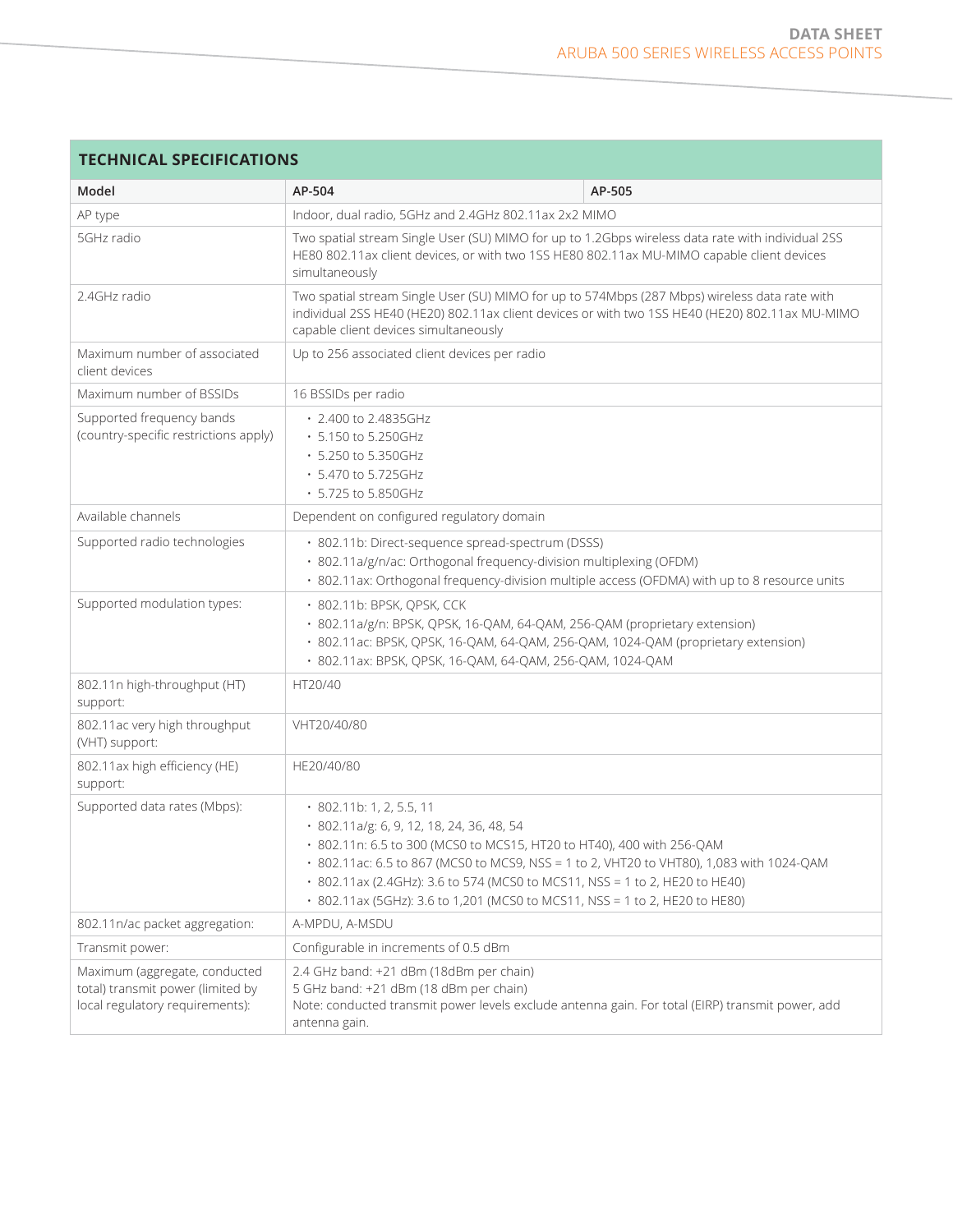| <b>WI-FI ANTENNAS</b>                                                                                                                                                                                                                                                           |                                                                                                                                                                                                                                                                                                                                                                                                                                                                           |
|---------------------------------------------------------------------------------------------------------------------------------------------------------------------------------------------------------------------------------------------------------------------------------|---------------------------------------------------------------------------------------------------------------------------------------------------------------------------------------------------------------------------------------------------------------------------------------------------------------------------------------------------------------------------------------------------------------------------------------------------------------------------|
| AP-504                                                                                                                                                                                                                                                                          | AP-505                                                                                                                                                                                                                                                                                                                                                                                                                                                                    |
| Two (female) RP-SMA connectors for external dual band antennas (AO<br>and A1, corresponding with radio chains 0 and 1). Worst-case internal<br>loss between radio interface and external antenna connectors (due<br>to diplexing circuitry): 0.7dB in 2.4GHz and 1.3dB in 5GHz. | Two integrated dual-band downtilt omni-directional antennas for<br>2x2 MIMO with peak antenna gain of 4.9dBi in 2.4GHz and 5.7dBi in<br>5GHz. Built-in antennas are optimized for horizontal ceiling mounted<br>orientation of the AP. The downtilt angle for maximum gain is roughly<br>30 degrees.<br>• Combining the patterns of each of the antennas of the MIMO<br>radios, the peak gain of the combined, average pattern is 4.3dBi<br>in 2.4GHz and 5.6dBi in 5GHz. |

| Model                                                        | AP-504                                                                                                                                                                                                                                                                         | AP-505 |
|--------------------------------------------------------------|--------------------------------------------------------------------------------------------------------------------------------------------------------------------------------------------------------------------------------------------------------------------------------|--------|
| E0: Ethernet wired network port<br>$(R -45)$                 | • Auto-sensing link speed (10/100/1000BASE-T) and MDI/MDX<br>• POE-PD: 48Vdc (nominal) 802.3af/at POE (class 3 or 4)<br>• 802.3az Energy Efficient Ethernet (EEE)                                                                                                              |        |
| DC power interface                                           | 12Vdc (nominal, +/- 5%), accepts 2.1mm/5.5mm center-positive circular plug with 9.5mm length                                                                                                                                                                                   |        |
| USB 2.0 host interface (Type A<br>connector)                 | Capable of sourcing up to 1A / 5W to an attached device                                                                                                                                                                                                                        |        |
| Bluetooth Low Energy (BLE5.0) and<br>Zigbee (802.15.4) radio | • BLE: up to 7dBm transmit power (class 1) and -93dBm receive sensitivity (1Mbps)<br>· Zigbee: up to 6dBm transmit power and -96dBm receive sensitivity<br>Integrated vertically polarized omnidirectional antenna with roughly 30 degrees downtilt and peak<br>gain of 3.3dBi |        |
| Visual indictors (two multi-color<br>LEDs):                  | For System and Radio status                                                                                                                                                                                                                                                    |        |
| Reset button:                                                | Factory reset, LED mode control (normal/off)                                                                                                                                                                                                                                   |        |
| Serial console interface                                     | Proprietary, micro-B USB physical jack                                                                                                                                                                                                                                         |        |
| Security slot                                                | Kensington security slot                                                                                                                                                                                                                                                       |        |

# **POWER SOURCES AND POWER CONSUMPTION**

| Model                                                                                | AP-504                                                                                                                                                                                                                                                                                                                                                                                                                                                                                         | AP-505                                                                                                                                                                                           |
|--------------------------------------------------------------------------------------|------------------------------------------------------------------------------------------------------------------------------------------------------------------------------------------------------------------------------------------------------------------------------------------------------------------------------------------------------------------------------------------------------------------------------------------------------------------------------------------------|--------------------------------------------------------------------------------------------------------------------------------------------------------------------------------------------------|
| Power Sources: The AP supports<br>direct DC power and Power over<br>Ethernet         | • The AP supports direct DC power and Power over Ethernet<br>• When both DC and POE power sources are available, DC power takes priority over POE<br>• Power sources are sold separately; see the 500 Series Ordering Guide for details<br>• When powered by DC or 802.3at (class 4) POE, the AP will operate without restrictions.<br>• When powered by 802.3af (class 3) POE and with the IPM feature disabled, the AP will disable<br>The feature restrictions and order can be programmed. | the USB port. In the same configuration but with IPM enabled, the AP will start up in unrestricted<br>mode, but may dynamically apply restrictions depending on the POE budget and actual power. |
| Maximum (worst-case) power<br>consumption (without / with a USB<br>device attached): | • DC powered: 8.9W / 14.2W.<br>· POE powered (802.3at): 11.0W / 16.5W.<br>• POE powered (802.3af): 11.0W / 13.5W.<br>· This assumes that up to 5W is supplied to the attached USB device.                                                                                                                                                                                                                                                                                                      |                                                                                                                                                                                                  |
| Maximum (worst-case) power<br>consumption in idle mode:                              | 4.3W (DC) or 6.2W (POE).                                                                                                                                                                                                                                                                                                                                                                                                                                                                       |                                                                                                                                                                                                  |
| Maximum (worst-case) power<br>consumption in deep-sleep mode:                        | 1.7W (DC) or 3.7W (POE).                                                                                                                                                                                                                                                                                                                                                                                                                                                                       |                                                                                                                                                                                                  |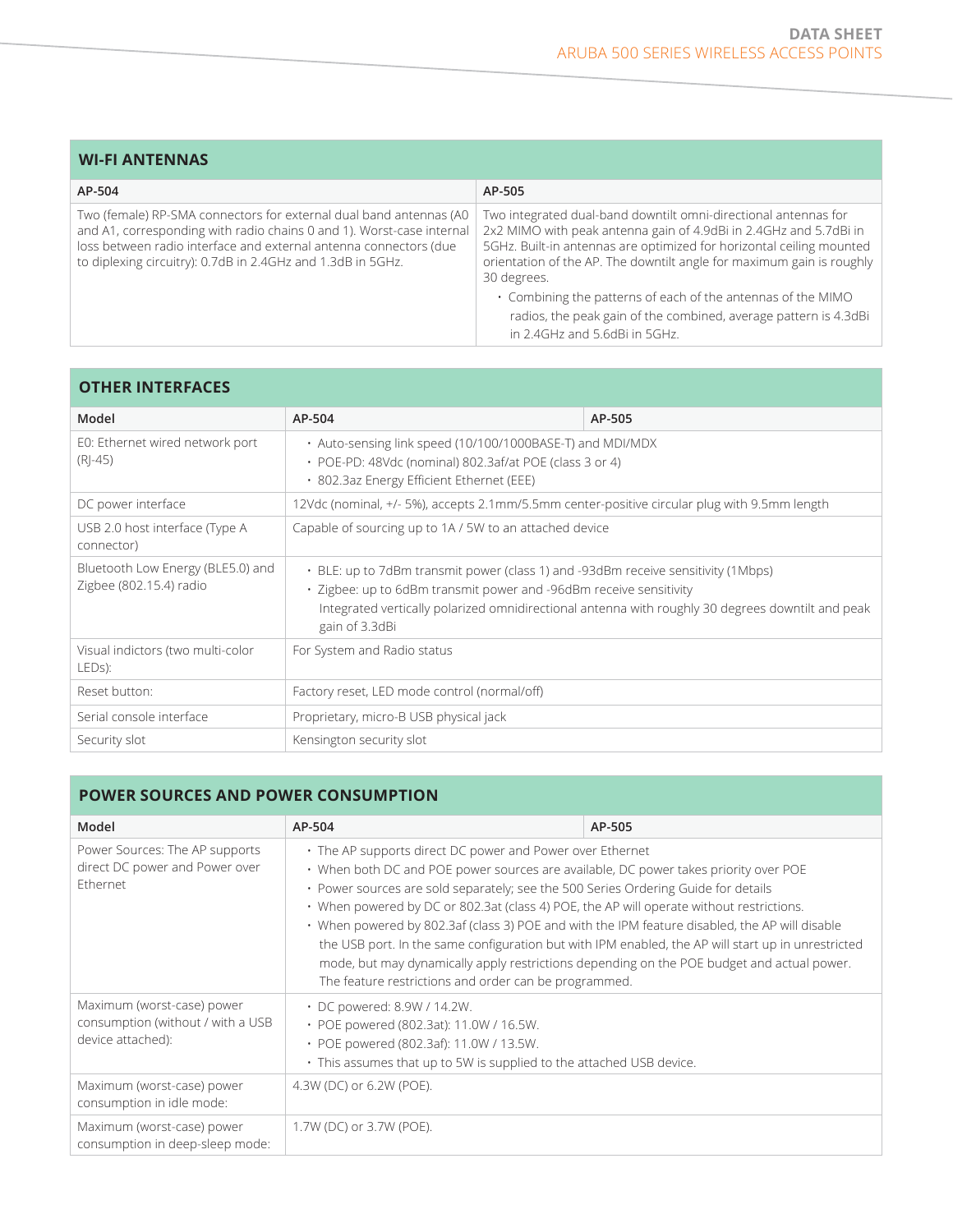# **MECHANICAL SPECIFICATIONS**

| Model                                                      | AP-505                                                                                                                                                                                                  |
|------------------------------------------------------------|---------------------------------------------------------------------------------------------------------------------------------------------------------------------------------------------------------|
| Dimensions/weight (AP-505; unit, excluding mount bracket): | 160mm (W) x 161mm (D) x 37mm (H)<br>500 <sub>g</sub>                                                                                                                                                    |
| Dimensions/weight (AP-505; shipping):                      | 193mm (W) x 183mm (D) x 63mm (H)<br>645g                                                                                                                                                                |
| Mounting details                                           | A mounting bracket has been pre-installed on the back of the AP.<br>This bracket is used to secure the AP to any of the mount kits (sold<br>separately); see the 500 Series Ordering Guide for details. |

| <b>ENVIRONMENTAL SPECIFICATIONS</b>      |                                                                                                                                                                                      |        |
|------------------------------------------|--------------------------------------------------------------------------------------------------------------------------------------------------------------------------------------|--------|
| Model                                    | AP-504                                                                                                                                                                               | AP-505 |
| Operating conditions                     | $\cdot$ Temperature: OC to +50C / +32F to +122F<br>• Humidity: 5% to 93% non-condensing<br>• AP is plenum rated for use in air-handling spaces<br>ETS 300 019 class 3.2 environments |        |
| Storage and transportation<br>conditions | • Temperature: $-40C$ to $+70C$ / $-40F$ to $+158F$<br>• Humidity: 5% to 93% non-condensing<br>ETS 300 019 classes 1.2 and 2.3 environments                                          |        |

# **RELIABILITY**

| ---------------- |                                                                                     |        |
|------------------|-------------------------------------------------------------------------------------|--------|
| Model            | AP-504                                                                              | AP-505 |
|                  | Mean Time Between Failure (MTBF):   1.3Mhrs (148yrs) at +25C operating temperature. |        |

# **REGULATORY AND SAFETY COMPLIANCE**

| Model                                                                                                                                  | AP-504                                                                                                                                                                                                                                                                                                                                                                          | AP-505   |
|----------------------------------------------------------------------------------------------------------------------------------------|---------------------------------------------------------------------------------------------------------------------------------------------------------------------------------------------------------------------------------------------------------------------------------------------------------------------------------------------------------------------------------|----------|
| Regulatory model numbers                                                                                                               | APIN0504                                                                                                                                                                                                                                                                                                                                                                        | APIN0505 |
| Minimum ArubaOS Release                                                                                                                | ArubaOS and Aruba InstantOS 8.6.0.0                                                                                                                                                                                                                                                                                                                                             |          |
| Regulatory compliance (For<br>more country-specific regulatory<br>information and approvals, please<br>see your Aruba representative.) | $\cdot$ FCC/ISED<br>$\cdot$ CF Marked<br>• RED Directive 2014/53/EU<br>• EMC Directive 2014/30/EU<br>• Low Voltage Directive 2014/35/EU<br>$\cdot$ UL/IEC/EN 60950<br>$\cdot$ EN 60601-1-1, EN60601-1-2                                                                                                                                                                         |          |
| Certifications                                                                                                                         | • UL2043 plenum rating<br>• Wi-Fi Alliance:<br>- Wi-Fi CERTIFIED a, b, g, n, ac<br>- Wi-Fi CERTIFIED 6 (ax)<br>- WPA, WPA2 and WPA3 – Enterprise with CNSA option, Personal (SAE), Enhanced Open (OWE)<br>- WMM, WMM-PS, Wi-Fi Vantage, W-Fi Agile Multiband<br>- Wi-Fi Location<br>- Passpoint (release 2)<br>• Bluetooth SIG<br>• Ethernet Alliance (POE, PD device, class 4) |          |

Learn more about the AP hardware [limited lifetime warranty](https://www.arubanetworks.com/support-services/product-warranties/)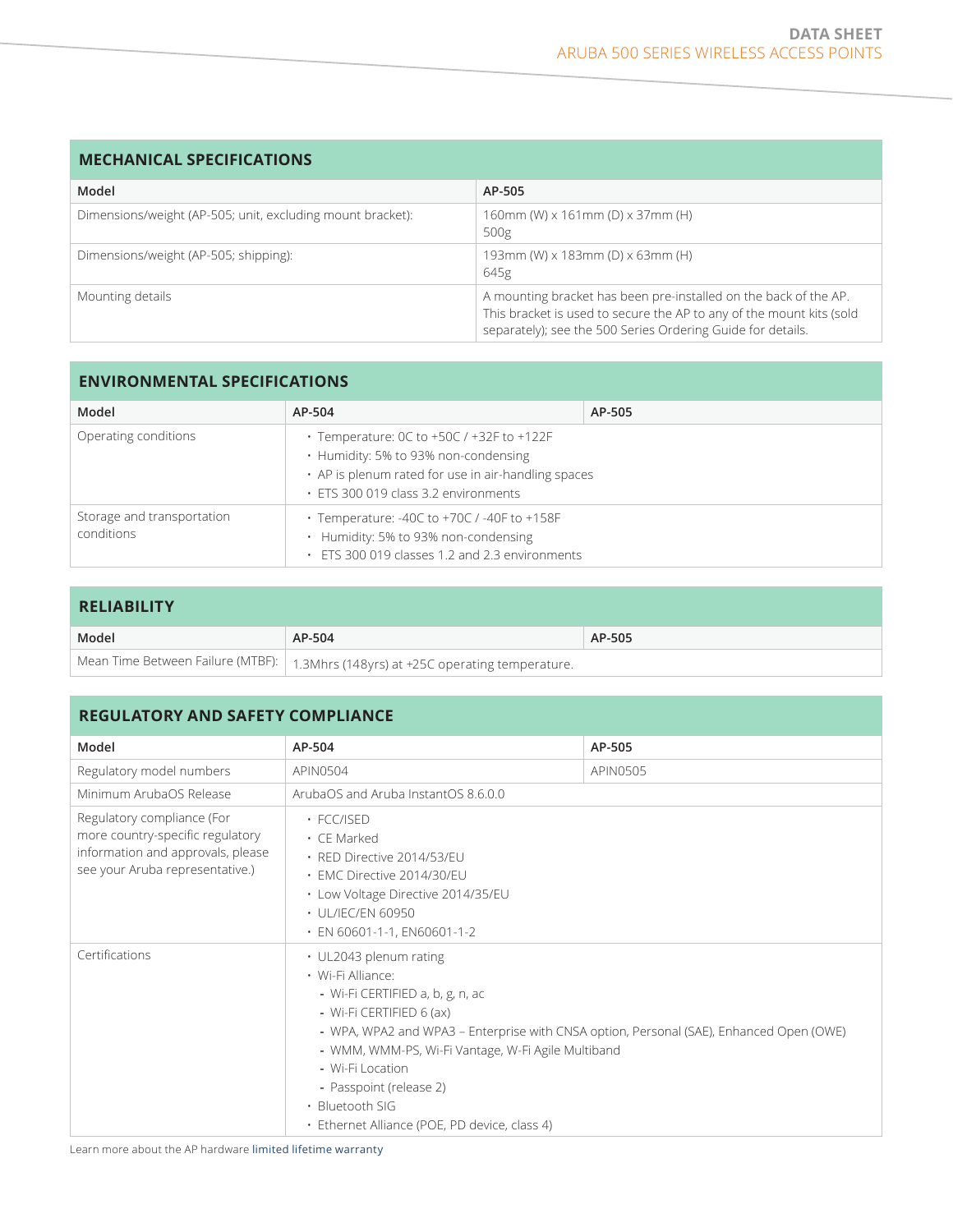# **RF PERFORMANCE TABLE**

| Band, rate            | Maximum transmit power (dBm)<br>per transmit chain | Receiver sensitivity (dBm)<br>per receive chain |
|-----------------------|----------------------------------------------------|-------------------------------------------------|
| 2.4GHz, 802.11b       |                                                    |                                                 |
| 1Mbps                 | 18                                                 | -98                                             |
| 11Mbps                | 18                                                 | -90                                             |
| 2.4GHz, 802.11g       |                                                    |                                                 |
| 6Mbps                 | 18                                                 | -93                                             |
| 54Mbps                | 18                                                 | $-76$                                           |
| 2.4GHz, 802.11n HT20  |                                                    |                                                 |
| MCS0                  | 18                                                 | -93                                             |
| MCS7                  | 16                                                 | $-75$                                           |
| 2.4GHz, 802.11ax HE20 |                                                    |                                                 |
| MCS0                  | 18                                                 | $-93$                                           |
| MCS11                 | 14                                                 | $-62$                                           |
| 5GHz, 802.11a         |                                                    |                                                 |
| 6Mbps                 | 18                                                 | $-92$                                           |
| 54Mbps                | 18                                                 | $-75$                                           |
| 5GHz, 802.11n HT20    |                                                    |                                                 |
| MCS0                  | 18                                                 | $-92$                                           |
| MCS7                  | 16                                                 | $-74$                                           |
| 5GHz, 802.11n HT40    |                                                    |                                                 |
| MCS0                  | 18                                                 | $-90$                                           |
| MCS7                  | 16                                                 | $-71$                                           |
| 5GHz, 802.11ac VHT20  |                                                    |                                                 |
| MCS0                  | 18                                                 | $-92$                                           |
| MCS9                  | 16                                                 | $-69$                                           |
| 5GHz, 802.11ac VHT40  |                                                    |                                                 |
| MCS0                  | 18                                                 | $-90$                                           |
| MCS9                  | 16                                                 | $-65$                                           |
| 5GHz, 802.11ac VHT80  |                                                    |                                                 |
| MCS0                  | 18                                                 | $-87$                                           |
| MCS9                  | 16                                                 | $-62$                                           |
| 5GHz, 802.11ax HE20   |                                                    |                                                 |
| MCS0                  | 18                                                 | -93                                             |
| MCS11                 | 14                                                 | $-62$                                           |
| 5GHz, 802.11ax HE40   |                                                    |                                                 |
| MCS0                  | $18\,$                                             | $-90$                                           |
| MCS11                 | 14                                                 | $-59$                                           |
| 5GHz, 802.11ax HE80   |                                                    |                                                 |
| MCS0                  | $18\,$                                             | $-87$                                           |
| MCS11                 | $14$                                               | $-56$                                           |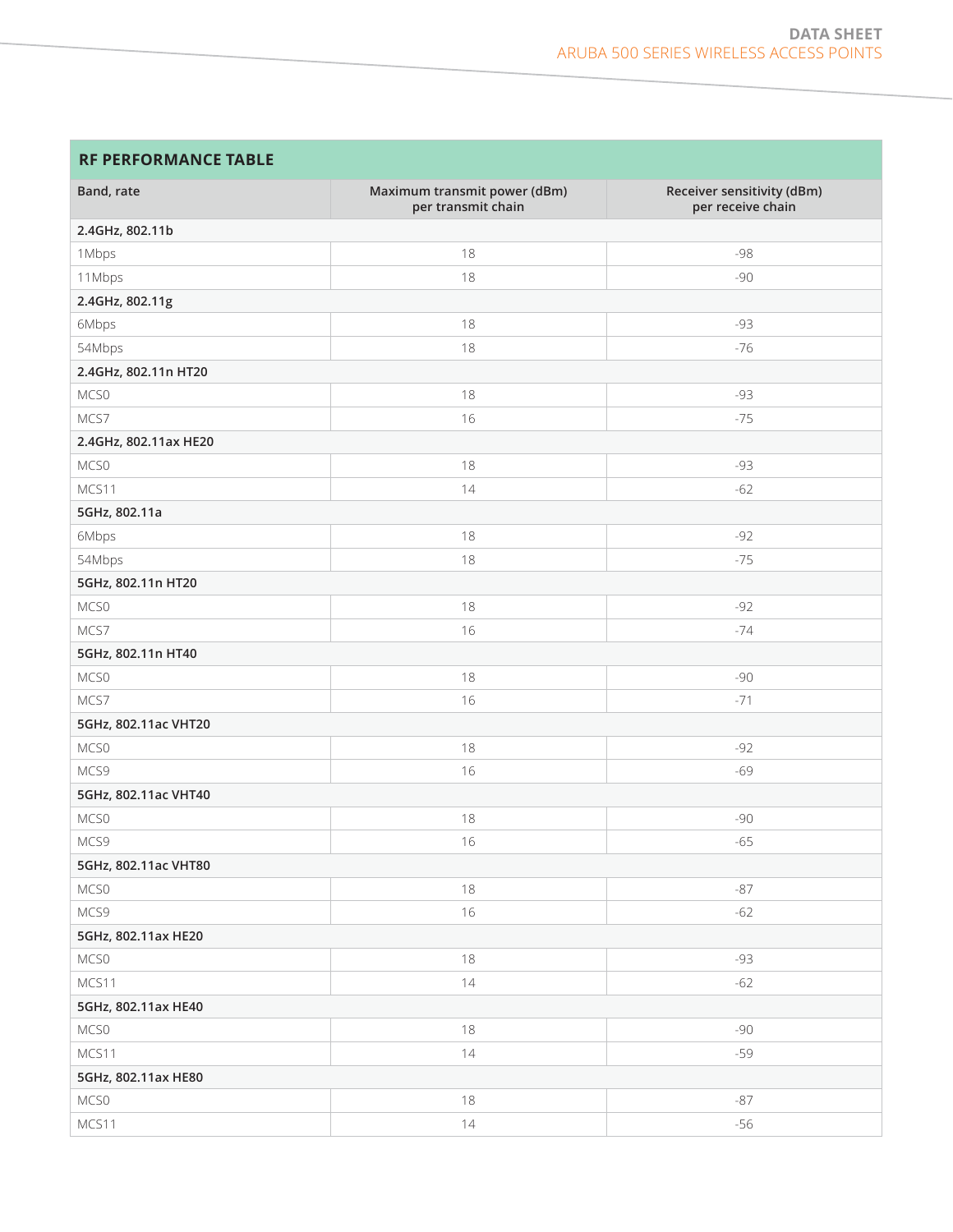# **ANTENNA PATTERNS**

# **Horizontal planes (top view)**

Showing azimuth (0 degrees) and 30 degrees downtilt patterns (averaged patterns for all applicable antennas)



**2.44GHz Wi-Fi (antennas 1, 2)**

#### **5.5GHz Wi-Fi (antennas 1, 2)**

# **Vertical (elevation) planes (side view, AP facing down)**

Showing side view with AP rotated 0 and 90 degrees (averaged patterns for all applicable antennas)



#### **2.44GHz Wi-Fi (antennas 1, 2)**

**5.5GHz Wi-Fi (antennas 1, 2)**